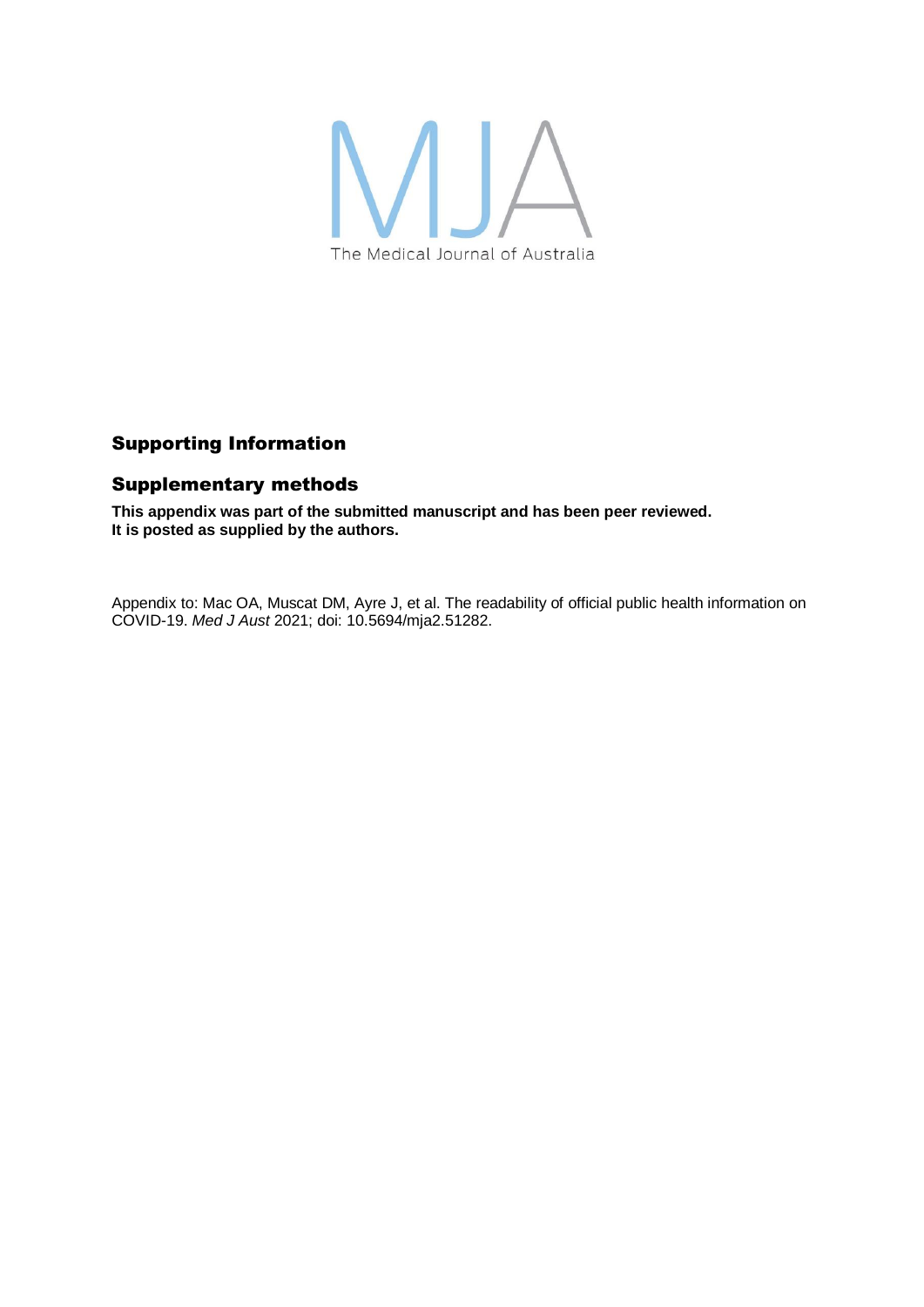# **Coronavirus (COVID-19) vaccination information must pay attention to health literacy: analysis of readability of official COVID-19 public health information**

#### **Website Selection**

We purposively selected websites from three countries (Australia, New Zealand, and the United Kingdom), three Australian states (New South Wales, Queensland, and Victoria), and three international Public Health Agencies (Centres for Disease Control and Prevention (CDC), European Centre for Disease Prevention and Control (ECDC), and World Health Organization (WHO)). We had a focus on resources from Australia, with other sources selected to provide global comparisons. The three Australian states were selected based on number total number of COVID-19 cases as of April 2021. We also identified easy-read resources which have been developed by some jurisdictions. Easy-read resources are generally translated from the main content into 'easy English', and often have a specified audience for people with disability, elderly, or people that speak English as a second language. Multi-media formats were excluded.

### **Readability**

We used the health literacy editor 'Sydney Health Literacy Lab (SHeLL) Editor' to calculate readability.<sup>1</sup> The SHeLL editor is an online real-time editor that provides automated feedback on text complexity. It uses the Simple Measure of Gobbledygook (SMOG) Index  $2$  to calculate readability in the form of grade reading level. The SMOG index uses an algorithm based on the number of polysyllabic words (≥3 syllables) in each sentence. It is considered best suited for health applications as it has been validated against 100% comprehension; people with an eighth-grade reading ability would score 100% on a multiple-choice comprehension test for text written at an eighth grade reading level. It is, therefore, less likely to underestimate the grade reading level to compared to other readability formulas, such as the Flesch Kinkaid Grade Level, which assumes 75% comprehension<sup>3</sup>.

We copied and pasted text from each webpage separately into the SHeLL editor. Text was prepared following best practice guidelines from health literacy experts. Any part of the text that was not written as a complete sentence (e.g., bullet points and headings with less than four words) was excluded from the readability calculation to avoid underestimating the grade reading level. However, bullet points and headings that were written as full sentences or phrases were included. We removed any colons or full stops that did not indicate the end of a sentence (e.g., U.S. would be changed to US) and removed any URLs. We reported the proportion that exceeded an 8th grade reading level.

#### **Understandability and Actionability**

We used the validated Patient Education Materials Assessment Tool (PEMAT)<sup>4</sup> developed by the Agency for Healthcare Research and Quality to assess the understandability and actionability of COVID-19 information. The understandability domain consists of 17 items under 6 topic areas (content, word choice and style, use of numbers, organisation, layout and design, and use of visual aids; Table 1) and measures the extent to which materials can be understood by consumers from diverse backgrounds and levels of health literacy. The actionability domain consists of 7 items and assesses how well consumers can use the information to take action. Each item is given a score of 0 (disagree) or 1 (agree), with some items having a not applicable (NA) option. Final scores are given as a percentage of all agree items for all items excluding those rated as not applicable. Higher scores indicate the material is easier to understand and act on, with scores of at least 70% considered adequate. Two evaluators with previous experience using the PEMAT scored the content independently, with any discrepancies resolved via discussion.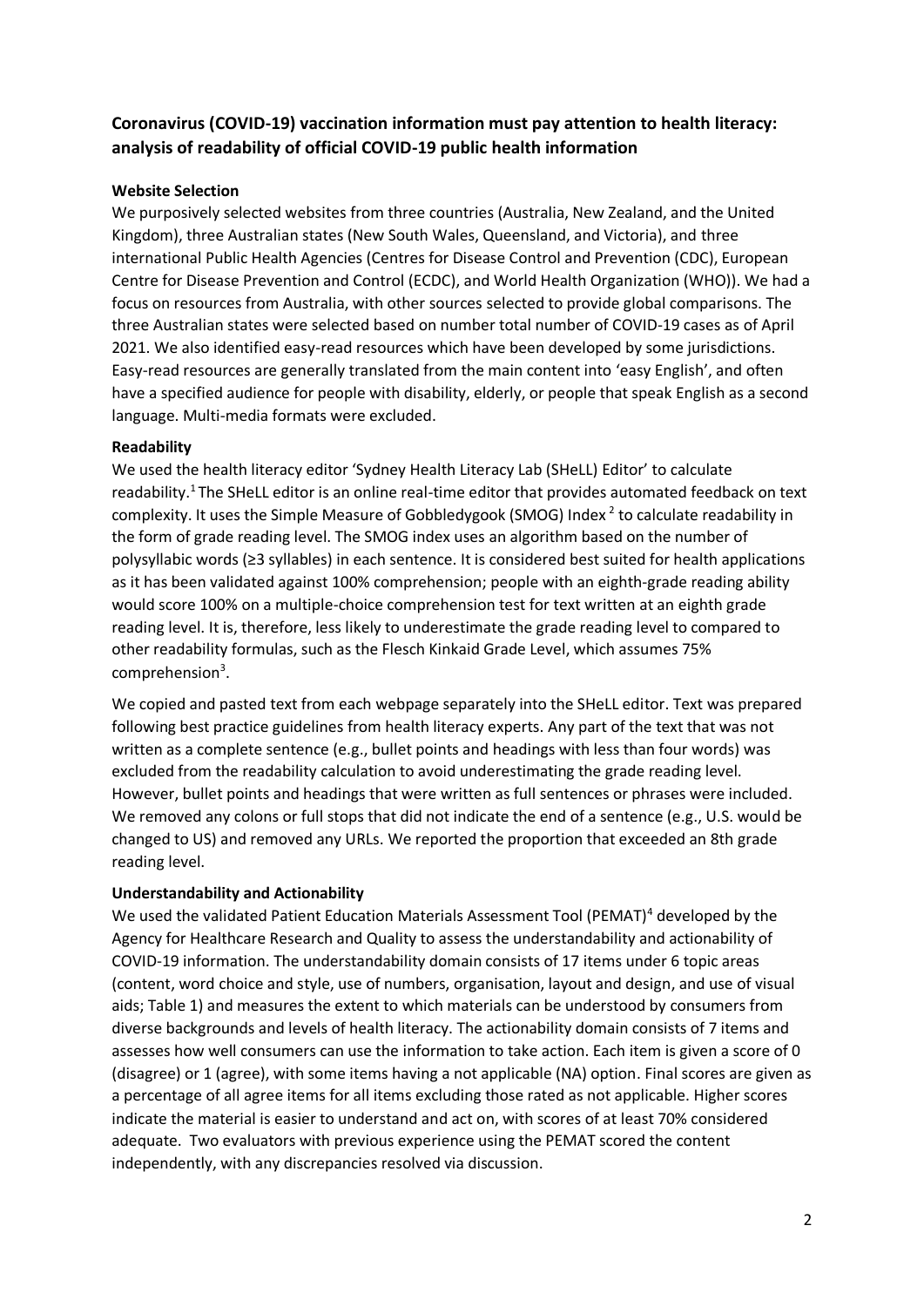**Table 1.** Overview of the Patient Education Materials Assessment Tool (PEMAT) for printable materials

| <b>Domain: Understandability</b>                                                        |
|-----------------------------------------------------------------------------------------|
| Content                                                                                 |
| Makes its purpose completely evident                                                    |
| Does not include information that distracts from its purpose                            |
| Word choice and style                                                                   |
| The material uses common everyday language                                              |
| Medical terms are defined and used only to familiarise readers                          |
| The material uses the active voice                                                      |
| Use of numbers                                                                          |
| Numbers are clear and easy to understand                                                |
| The material does not expect the user to perform calculations                           |
| Organisation                                                                            |
| The material breaks or 'chunks' information into short sections                         |
| The material's sections have informative headers                                        |
| The material presents information in a logical sequence                                 |
| The material provides a summary                                                         |
| Layout and design                                                                       |
| The material uses visual cues to draw attention to key points                           |
| Use of visual aids                                                                      |
| The material uses visual aids whenever they could make content more easily understood   |
| The material's visual aids have clear captions or titles                                |
| The material uses illustrations and photographs are clear and uncluttered               |
| The material uses simple tables with short and clear column and row headings            |
| <b>Domain: Actionability</b>                                                            |
| The material clearly identifies at least one action the user can take                   |
| The material addresses the user directly when describing actions                        |
| The material breaks down any actions into manageable, explicit steps                    |
| The material provides a tangible tool whenever it could help the user take action       |
| The material provides simple instructions of how to perform calculations                |
| The material explains how to use charts, graphs, tables or diagrams to take action      |
| The material uses visual aids whenever they could make it easier to act on instructions |
|                                                                                         |

#### **Analysis**

For the PEMAT assessment, we grouped all webpages for each topic together. This was because one page often linked to another page with additional information, and for each source, material was presented in a similar style. We assessed the readability of each webpage separately however, as the actual written content varied across the pages, and we wanted to fully capture the range of readability scores. As the easy-read resources were designed to be viewed as a standalone resource, we assessed both the readability and PEMAT separately for each PDF. We conducted analyses exploring adjusting for clustering (by jurisdiction), which had no impact on the medians or interquartile ranges, therefore have just reported the raw values.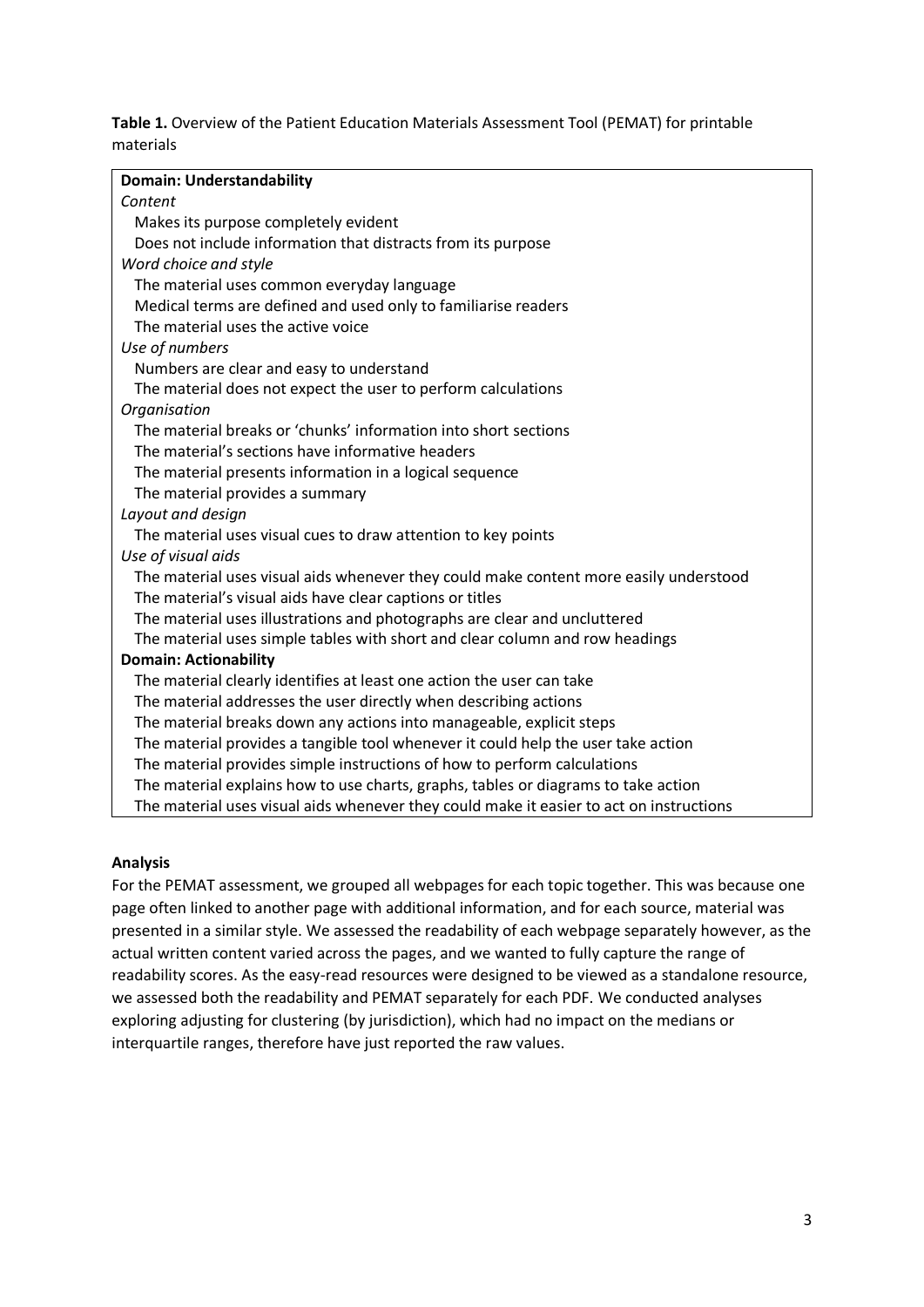#### **References**

- 1. Ayre J, Muscat D, Bonner C, et al. Sydney Health Literacy Lab (SHLL) Health Literacy Editor. Sydney; 2021. https://ses.library.usyd.edu.au/handle/2123/24642 (Viewed April 2021).
- 2. McLaughlin GH. SMOG grading: A new readability formula. Journal of Reading. 1969; 12: 639–646.
- 3. Wang LW, Miller MJ, Schmitt MR, et al. Assessing readability formula differences with written health information materials: Application, results, and recommendations. *Res Social Adm Pharm* 2013; 9:503– 16.
- 4. Shoemaker SJ, Wolf MS, Brach C. Development of the Patient Education Materials Assessment Tool (PEMAT): A new measure of understandability and actionability for print and audiovisual patient information. *Patient Educ Couns* 2014; 96: 395–403.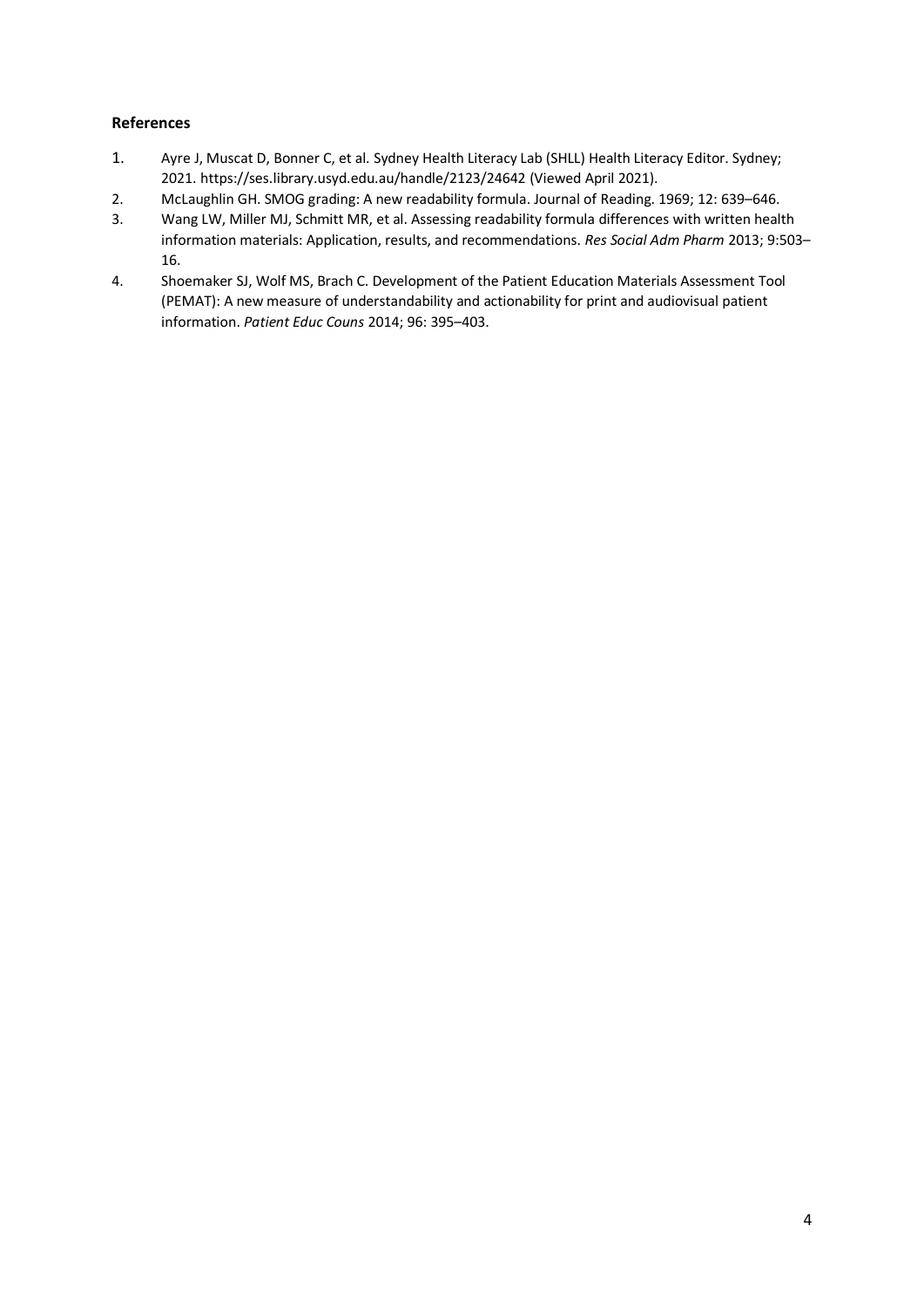# **Table 2. Title and URL of webpages accessed between 15 March and 9 April 2021**

| Information type, source and title               | URL <sup>*</sup>                                                  |
|--------------------------------------------------|-------------------------------------------------------------------|
| Australia (Federal Department of Health)         |                                                                   |
| Standard content                                 |                                                                   |
| Getting vaccinated for COVID-19                  | https://www.health.gov.au/initiatives-and-programs/covid-19-      |
|                                                  | vaccines/getting-vaccinated-for-covid-19                          |
| When will I get a COVID-19 vaccine?              | https://www.health.gov.au/initiatives-and-programs/covid-19-      |
|                                                  | vaccines/getting-vaccinated-for-covid-19/when-will-i-get-a-covid- |
|                                                  | 19-vaccine                                                        |
| Learn about COVID-19 vaccines                    | https://www.health.gov.au/initiatives-and-programs/covid-19-      |
|                                                  | vaccines/learn-about-covid-19-vaccines                            |
| How will I get my COVID-19 vaccine?              | https://www.health.gov.au/initiatives-and-programs/covid-19-      |
|                                                  | vaccines/getting-vaccinated-for-covid-19/how-will-i-get-my-       |
|                                                  | covid-19-vaccine                                                  |
| Who can get vaccinated                           | https://www.health.gov.au/initiatives-and-programs/covid-19-      |
|                                                  | vaccines/getting-vaccinated-for-covid-19/covid-19-vaccination-    |
|                                                  | program-for-people-aged-12-to-59                                  |
| What should I do before I get vaccinated for     | https://www.health.gov.au/initiatives-and-programs/covid-19-      |
| COVID-19?                                        | vaccines/getting-vaccinated-for-covid-19/what-should-i-do-        |
|                                                  | before-i-get-vaccinated-for-covid-19                              |
| Which COVID-19 vaccine will I receive?           | https://www.health.gov.au/initiatives-and-programs/covid-19-      |
|                                                  | vaccines/getting-vaccinated-for-covid-19/which-covid-19-          |
|                                                  | vaccine-will-i-receive                                            |
| Information for Aboriginal and Torres Strait     | https://www.health.gov.au/initiatives-and-programs/covid-19-      |
| Islander peoples about COVID-19 vaccines         | vaccines/getting-vaccinated-for-covid-19/covid-19-vaccines-       |
|                                                  | indigenous                                                        |
| Information for people with disability about     | https://www.health.gov.au/initiatives-and-programs/covid-19-      |
| COVID-19 vaccines                                | vaccines/information-for-service-providers-workers-and-people-    |
|                                                  | with-disability-about-covid-19-vaccines/information-for-people-   |
|                                                  | with-disability-about-covid-19-vaccines                           |
| Physical distancing for coronavirus              | https://www.health.gov.au/news/health-alerts/novel-               |
|                                                  | coronavirus-2019-ncov-health-alert/how-to-protect-yourself-and-   |
|                                                  | others-from-coronavirus-covid-19/physical-distancing-for-         |
|                                                  | coronavirus-covid-19                                              |
| Masks                                            | https://www.health.gov.au/news/health-alerts/novel-               |
|                                                  | coronavirus-2019-ncov-health-alert/how-to-protect-yourself-and-   |
|                                                  | others-from-coronavirus-covid-19/masks                            |
| Easy read content                                |                                                                   |
| <b>COVID-19 vaccine overview**</b>               |                                                                   |
| COVID-19 vaccination - What is the COVID-19      | https://www.health.gov.au/resources/publications/covid-19-        |
| vaccine?                                         | vaccination-what-is-the-covid-19-vaccine-easy-read                |
| COVID-19 vaccination - Who will get the vaccine? | https://www.health.gov.au/resources/publications/covid-19-        |
|                                                  | vaccination-who-will-get-the-vaccine-easy-read                    |
| COVID-19 vaccination - Where can you get the     | https://www.health.gov.au/resources/publications/covid-19-        |
| vaccine                                          | vaccination-where-can-you-get-the-vaccine-easy-read               |
| COVID-19 vaccination - The Pfizer vaccine        | https://www.health.gov.au/resources/publications/covid-19-        |
|                                                  | vaccination-the-pfizer-vaccine-easy-read                          |
| COVID-19 vaccination - Getting ready for the     | https://www.health.gov.au/resources/publications/covid-19-        |
| vaccine                                          | vaccination-getting-ready-for-the-vaccination-easy-read           |
| COVID-19 vaccination - What to expect when you   | https://www.health.gov.au/resources/publications/covid-19-        |
| have your vaccination                            | vaccination-what-to-expect-when-you-have-your-vaccination-        |
|                                                  | easy-read                                                         |
| COVID-19 vaccination - Giving your consent       | https://www.health.gov.au/resources/publications/covid-19-        |
|                                                  | vaccination-giving-your-consent-easy-read                         |
| COVID-19 vaccination - Side effects you might    | https://www.health.gov.au/resources/publications/covid-19-        |
| have after your vaccination                      | vaccination-side-effects-you-might-have-after-your-vaccination-   |
|                                                  | easy-read                                                         |
| COVID-19 vaccination - Other information         | https://www.health.gov.au/resources/publications/covid-19-        |
|                                                  | vaccination-other-information-easy-read                           |
| Coronavirus: Social distancing                   | https://www.health.gov.au/resources/publications/coronavirus-     |
|                                                  | social-distancing-easy-read                                       |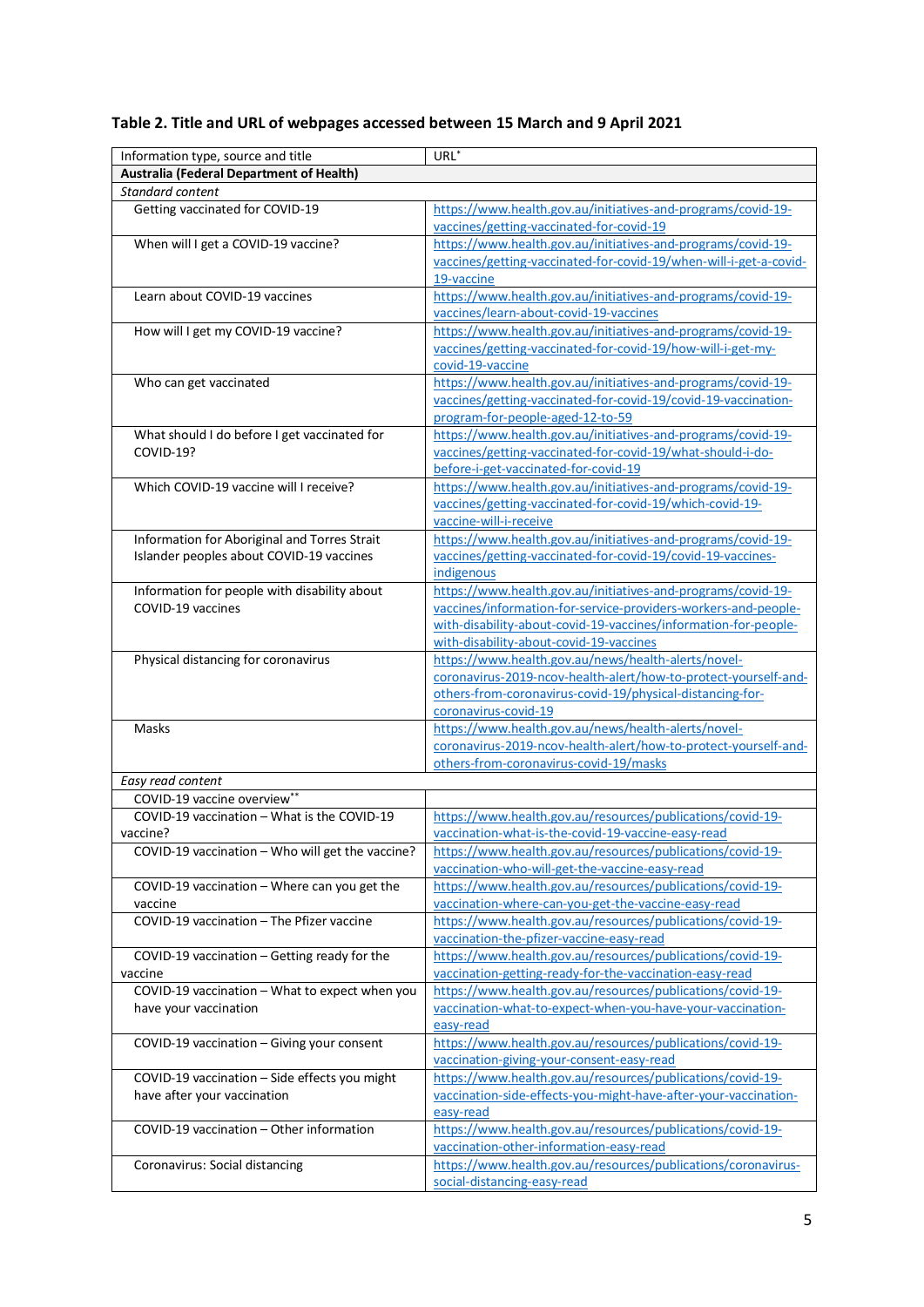| Coronavirus: Wearing a mask                    | https://www.health.gov.au/resources/publications/coronavirus-                    |
|------------------------------------------------|----------------------------------------------------------------------------------|
|                                                | wearing-a-mask-easy-read                                                         |
| <b>New South Wales</b>                         |                                                                                  |
| Standard content                               |                                                                                  |
| About the vaccine rollout                      | https://www.nsw.gov.au/covid-19/health-and-wellbeing/covid-                      |
|                                                | 19-vaccination-nsw/vaccine-rollout                                               |
| Physical distancing                            | https://www.nsw.gov.au/covid-19/rules/changes/social-                            |
|                                                | distancing<br>https://www.nsw.gov.au/covid-19/health-and-wellbeing/face-         |
| How wearing a face mask may help               | masks/how-wearing-a-face-mask-may-help                                           |
| Queensland                                     |                                                                                  |
| Standard content                               |                                                                                  |
| About COVID-19 vaccines                        | https://www.qld.gov.au/health/conditions/health-                                 |
|                                                | alerts/coronavirus-covid-19/protect-yourself-others/covid-19-                    |
|                                                | vaccine/about                                                                    |
| How to protect yourself and others             | https://www.qld.gov.au/health/conditions/health-                                 |
|                                                | alerts/coronavirus-covid-19/protect-yourself-others/coronavirus-                 |
|                                                | prevention                                                                       |
| Face masks - coronavirus                       | https://www.covid19.gld.gov.au/government-actions/how-you-                       |
|                                                | can-help-keep-queensland-covid-safe                                              |
| <b>Victoria</b>                                |                                                                                  |
| Standard content                               |                                                                                  |
| COVID-19 vaccines                              | https://www.coronavirus.vic.gov.au/vaccine                                       |
| About COVID-19 vaccines                        | https://www.coronavirus.vic.gov.au/about-covid-19-vaccines                       |
| Book your vaccine appointment                  | https://www.coronavirus.vic.gov.au/vaccine                                       |
| Who can get vaccinated against COVID-19        | https://www.coronavirus.vic.gov.au/who-can-get-vaccinated                        |
| Hygiene and physical distancing                | https://www.coronavirus.vic.gov.au/hygiene-physical-distancing                   |
| When to wear a face mask                       | https://www.coronavirus.vic.gov.au/face-masks-when-wear-face-                    |
|                                                | mask                                                                             |
| Importance of face masks                       | https://www.coronavirus.vic.gov.au/face-masks-importance-                        |
| Types of face masks                            | face-masks<br>https://www.coronavirus.vic.gov.au/face-masks-types-face-          |
|                                                | masks                                                                            |
| Face masks - working and volunteering**        |                                                                                  |
| Face masks - shopping and retail**             |                                                                                  |
| Face masks - study and school**                |                                                                                  |
| Face masks - exercise**                        |                                                                                  |
| Easy read content                              |                                                                                  |
| How to keep you and your home safe from        | https://www.coronavirus.vic.gov.au/information-people-                           |
| coronavirus***                                 | disability-coronavirus-disease-covid-19                                          |
| Who can get free face masks in Victoria?***    | https://www.coronavirus.vic.gov.au/information-people-                           |
|                                                | disability-coronavirus-disease-covid-19                                          |
| Answers to your questions about face masks for | https://www.coronavirus.vic.gov.au/information-people-                           |
| people with disability***                      | disability-coronavirus-disease-covid-19                                          |
| Do I have to wear a face mask?***              | https://www.coronavirus.vic.gov.au/information-people-                           |
|                                                | disability-coronavirus-disease-covid-19                                          |
| <b>New Zealand</b><br>Standard content         |                                                                                  |
|                                                |                                                                                  |
| What to expect when you get your vaccination   | https://covid19.govt.nz/covid-19-vaccines/how-to-get-a-covid-<br>19-vaccination/ |
| COVID-19 vaccine rollout groups                | https://covid19.govt.nz/covid-19-vaccines/how-to-get-a-covid-                    |
|                                                | 19-vaccination/covid-19-vaccine-rollout-groups/                                  |
| Vaccine development, safety and effectiveness  | https://covid19.govt.nz/covid-19-vaccines/get-the-facts-about-                   |
|                                                | covid-19-vaccination/how-covid-19-vaccines-are-developed-and-                    |
|                                                | approved/                                                                        |
| Maintain physical distancing                   | https://covid19.govt.nz/health-and-wellbeing/protect-yourself-                   |
|                                                | and-others/maintain-physical-distancing/                                         |
| Wear a face covering                           | https://covid19.govt.nz/health-and-wellbeing/protect-yourself-                   |
|                                                | and-others-from-covid-19/wear-a-face-covering/                                   |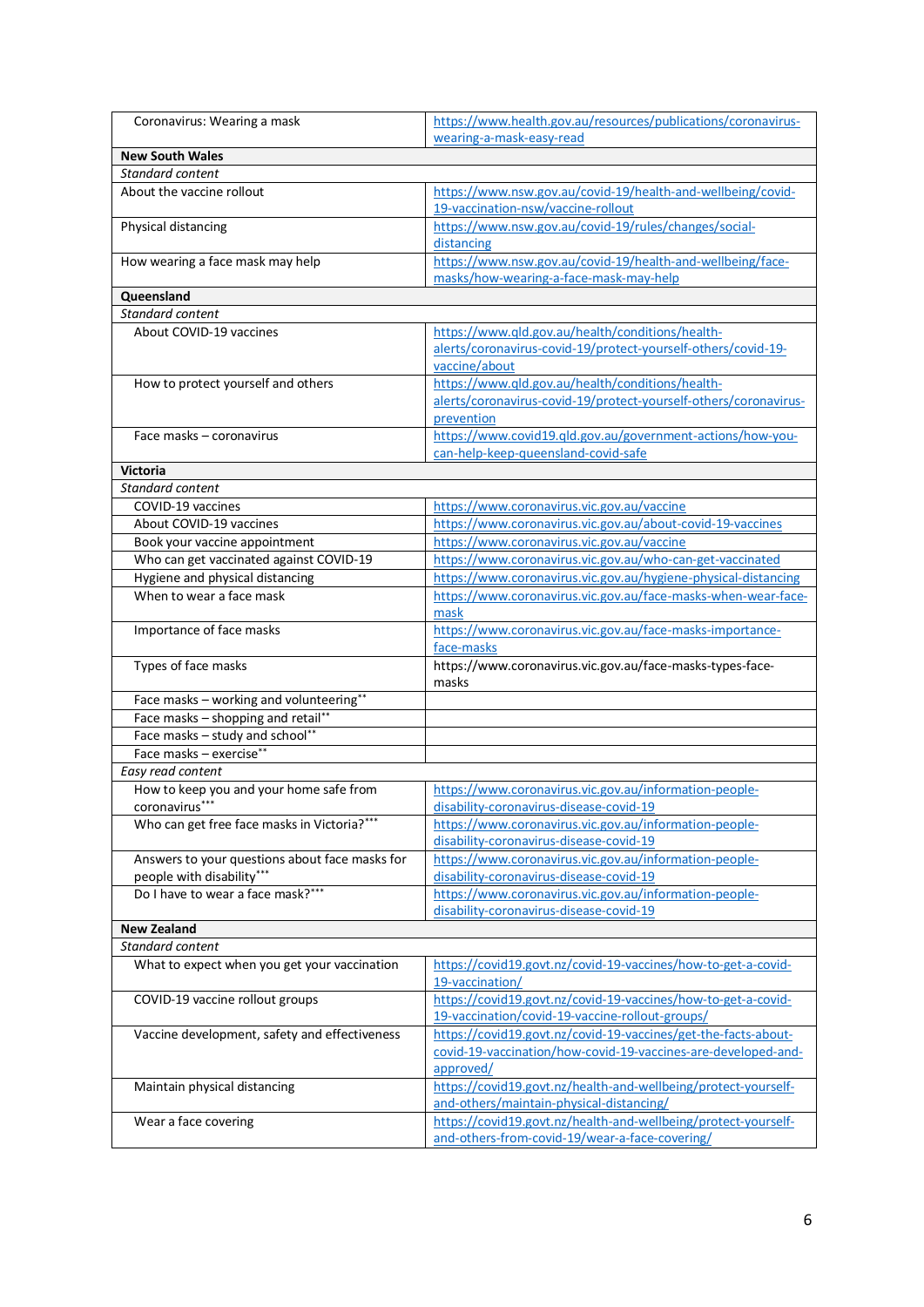| How to wear a face covering safely              | https://covid19.govt.nz/health-and-wellbeing/protect-yourself- |
|-------------------------------------------------|----------------------------------------------------------------|
|                                                 | and-others-from-covid-19/wear-a-face-covering/how-to-wear-a-   |
|                                                 | face-covering-safely/                                          |
| How to make a face covering                     | https://covid19.govt.nz/health-and-wellbeing/protect-yourself- |
|                                                 | and-others-from-covid-19/wear-a-face-covering/how-to-make-a-   |
|                                                 | face-covering/                                                 |
| Easy read content                               |                                                                |
| Getting your COVID-19 vaccine                   | https://covid19.govt.nz/iwi-and-communities/alternate-         |
|                                                 | formats/easy-read/covid-19-vaccines-information-in-easy-       |
|                                                 | read/#getting-your-covid-19-vaccine                            |
| Alert level 2 factsheet: leaving your home and  | https://covid19.govt.nz/iwi-and-communities/alternate-         |
| going out                                       | formats/easy-read/information-about-the-alert-levels-in-easy-  |
|                                                 | read/                                                          |
| What to do if you are exempt from wearing a     |                                                                |
| face mask**                                     |                                                                |
| When do you need to wear a face covering or     | https://covid19.govt.nz/iwi-and-communities/alternate-         |
| face mask?***                                   | formats/easy-read/looking-after-your-community-information-in- |
|                                                 | easy-read/                                                     |
| United Kingdom                                  |                                                                |
| Standard content                                |                                                                |
| Coronavirus vaccine                             | https://www.nhs.uk/conditions/coronavirus-covid-               |
|                                                 | 19/coronavirus-vaccination/coronavirus-vaccine/                |
| Meeting with others safely (social distancing)  | https://www.gov.uk/government/publications/coronavirus-        |
|                                                 | covid-19-meeting-with-others-safely-social-                    |
|                                                 | distancing/coronavirus-covid-19-meeting-with-others-safely-    |
|                                                 | social-distancing                                              |
| Masks                                           | https://www.gov.uk/government/publications/face-coverings-     |
|                                                 | when-to-wear-one-and-how-to-make-your-own/face-coverings-      |
|                                                 | when-to-wear-one-and-how-to-make-your-own                      |
| Centres for Disease Control and Prevention      |                                                                |
| Standard content                                |                                                                |
| Key things to know about COVID-19 vaccines      | https://www.cdc.gov/coronavirus/2019ncov/vaccines/keythingst   |
|                                                 | oknow.html                                                     |
| Frequently asked questions about COVID-19       | https://www.cdc.gov/coronavirus/2019-ncov/vaccines/faq.html    |
| vaccines                                        |                                                                |
| Myths and facts about COVID-19 vaccines         | https://www.cdc.gov/coronavirus/2019-ncov/vaccines/facts.html  |
| What to expect at your appointment              | https://www.cdc.gov/coronavirus/2019-                          |
|                                                 | ncov/vaccines/expect.html                                      |
| What to expect after getting a COVID-19 vaccine | https://www.cdc.gov/coronavirus/2019-                          |
|                                                 | ncov/vaccines/expect/after.html                                |
| Benefits of getting a COVID-19 vaccine          | https://www.cdc.gov/coronavirus/2019-ncov/vaccines/vaccine-    |
|                                                 | benefits.html                                                  |
| Understanding how vaccines work                 | https://www.cdc.gov/coronavirus/2019-ncov/vaccines/different-  |
|                                                 | vaccines/how-they-work.html                                    |
| mRNA vaccines                                   | https://www.cdc.gov/coronavirus/2019-ncov/vaccines/different-  |
|                                                 | vaccines/mRNA.html                                             |
| Information about the Pfizer vaccine            | https://www.cdc.gov/coronavirus/2019-ncov/vaccines/different-  |
|                                                 | vaccines/Pfizer-BioNTech.html                                  |
| Understanding viral vector vaccines             | https://www.cdc.gov/coronavirus/2019-ncov/vaccines/different-  |
|                                                 | vaccines/viralvector.html                                      |
| COVID-19 vaccines and allergic reactions        | https://www.cdc.gov/coronavirus/2019-                          |
|                                                 | ncov/vaccines/safety/allergic-reaction.html                    |
| Safety of COVID-19 vaccines                     | https://www.cdc.gov/coronavirus/2019-                          |
|                                                 | ncov/vaccines/safety/safety-of-vaccines.html                   |
| How COVID-19 vaccines get to you                | https://www.cdc.gov/coronavirus/2019-                          |
|                                                 | ncov/vaccines/distributing.html                                |
| Vaccine considerations for people with          | https://www.cdc.gov/coronavirus/2019-                          |
| disabilities                                    | ncov/vaccines/recommendations/disabilities.html                |
| Ensuring vaccines work                          | https://www.cdc.gov/coronavirus/2019ncov/vaccines/effectiven   |
|                                                 | ess.html                                                       |
| What older adults need to know about the        | https://www.cdc.gov/coronavirus/2019-                          |
| COVID-19 vaccine                                | ncov/vaccines/recommendations/older-adults.html                |